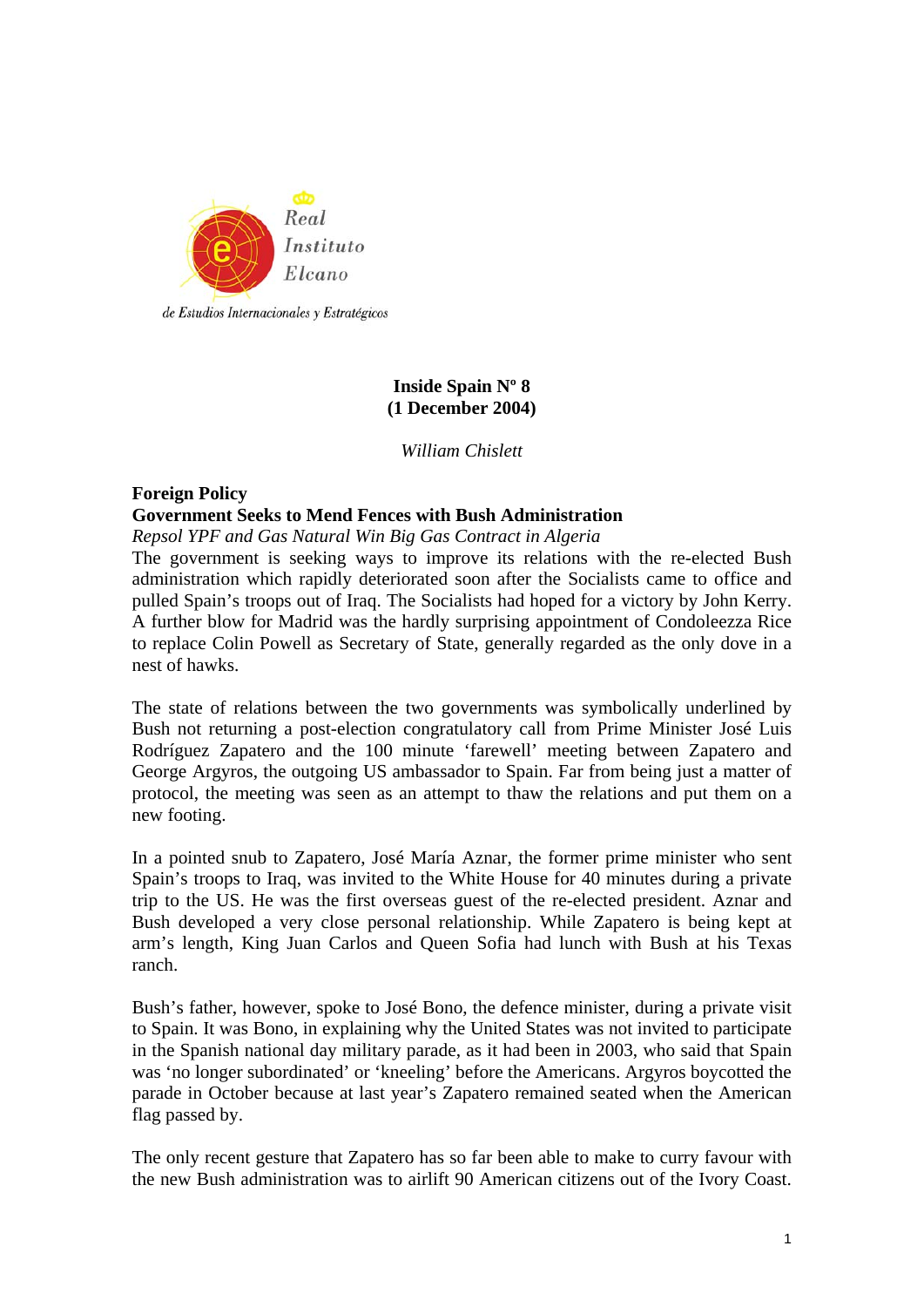According to Miguel Ángel Moratinos, the foreign minister, 'in Latin America we can deliver more than the previous government' and 'we have tremendous credibility in the Muslim world. We'll get results.' What Washington is looking for, however, is deeds that support its cause in Iraq and elsewhere in the world. In this respect the timing of Spain's efforts to forge a softer EU approach towards Cuba is not the most opportune, given the Bush administration's tough stance towards the Castro regime (see item below).

The government is in a conundrum. Zapatero has made it crystal clear that Spanish troops will not return to Iraq in any form (something widely supported by Spaniards) and he has continued to criticise the war, both in public (in an interview with *Der*  Spiegel) and privately (for example, urging the prime minister of Hungary to pull out its troops). Moreover, his so-called anti-Americanism (in fact it is anti-Bushism, which is not the same) has entered the domestic political arena and the weaponry of the conservative Popular Party, the main opposition party.

Now that Bush has been re-elected the government knows that it has to change its tune in some form or other, at least the rhetoric if not the substance, not least because the poor relations are beginning to worry the business community in Spain, which fears there will be an economic cost. One idea being studied is to approach the two senators of Hispanic descent, Ken Salazar (Democrat) and Mel Martínez (Republican), the first ones in more than 40 years, with a view to them acting as intermediaries.

Jaime Malet, the chairman of the American Chamber of Commerce in Spain, says there are a number of investments and contracts which are on 'stand-by'. The US was the main foreign investor in Spain in 2003 and plays a leading role in many sectors of the economy (for example, the motor industry and pharmaceuticals). The area of greatest potential damage is business with the US government. It is widely believed, but not officially confirmed or denied, that Izar, the state-owned shipyards, lost the possibility of a contract to produce up to six ships for the Israeli navy because of the change of government. Izar left the Afcon consortium led by US military engineering giant Lockheed Martin and Bath Iron Works. Izar was also in the running to win a maintenance contract for the sixth fleet. The current impasse could also affect Spain's chances of replacing Naples as the location for USS Mount Whitney, the Nato command ship. It would be stationed at Rota, where there is a major US naval base.

Spanish investment and exports to the US are relatively small, but are growing. BBVA acquired two US banks this year and other companies are eyeing the market. The most conservative sectors of the US press have called for a boycott of Spanish goods.

As regards the political arena, the Bush administration, according to a well placed source, plans to neither favour nor actively punish the Spanish government but simply leave it out of the loop and ignore it. Punishing it would enable the government to play the victim's card. The government is already being excluded from the network of informal meetings that Washington holds from time to time ahead of international summits. There could also be a gap of as much as a year before a new US ambassador arrives, partly because of the long process of ratifying ambassadors but also because Washington is giving little importance to a replacement at the moment.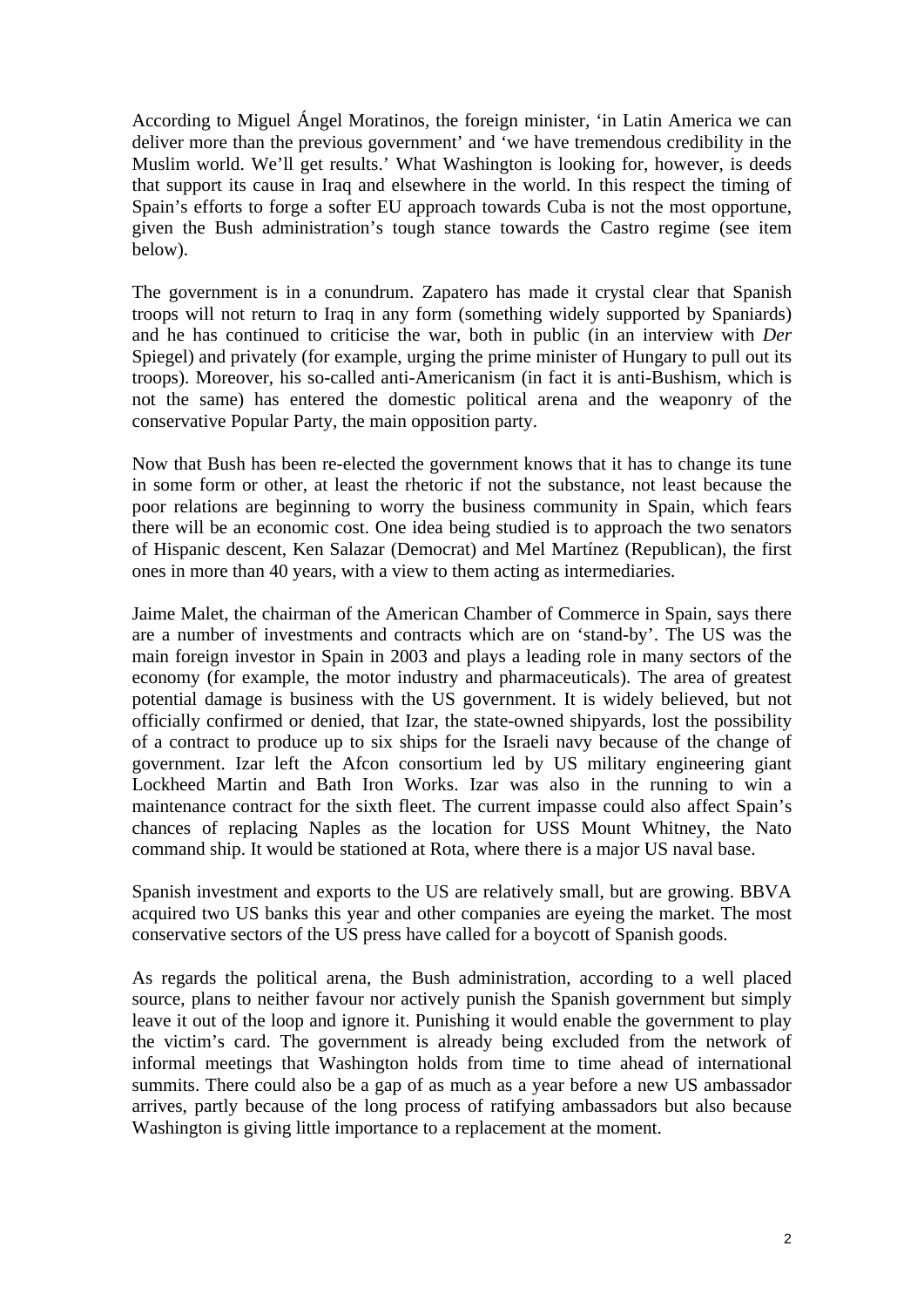## *Warming of Relations Between Cuba and Spain, Dissidents Released*

Cuba has re-established formal contacts with Spain after a freeze in relations and released several dissidents including the writer Raúl Rivero. The moves followed a decision by the European Union to study how to promote political dialogue with the regime and a vote by the European Parliament against the lifting of the EU's sanctions unless political prisoners are released and progresses made towards democracy.

The EU unanimously agreed in 2003 to reduce high-level governmental visits and participation in cultural events in Cuba after the summary execution by firing squad of three people, who hijacked a ferry in an attempt to escape the country, and the roundup of 75 dissidents including Rivero (see *Inside Spain*, Newsletter 7, November 4, 2004). He was sentenced to 20 years in prison. Countries also decided to invite dissidents to national holiday celebrations at their embassies in Havana as a sign of support for the regime's opponents. The regime retaliated by freezing out embassies from all official contacts, but it did not break diplomatic relations. Spain is the first of the EU countries with whom Cuba has re-established formal contacts.

The EU's committee of Latin American experts, known as Colat, asked ambassadors in Havana to draw up a report on how to promote 'a constructive dialogue with the government and the opposition'. Colat believes the lack of dialogue with Cuba is not positive and that some kind of relations should be restored, but it did not go as far as to endorse the lifting of sanctions which is what Spain wants.

'The releases are good news', said Miguel Ángel Moratinos, the Spanish foreign minister. 'The decision of the Spanish government is to continue working, with its colleagues in the EU, to obtain normalization of diplomatic dialogue by all the member states with Cuba.'

# *Spanish Foreign Minister Accuses Previous Governemnt of Backing a Failed Coup Against Venezuelan President Hugo Chávez*

The Socialists triggered a political storm when Miguel Ángel Moratinos, the foreign minister, accused the previous conservative government of backing a failed coup against Hugo Chávez, Venezuela's president, in 2002.

Moratinos said in a television program, while Chávez was on an official visit to Spain, that Spain's ambassador to Venezuela during the coup attempt was instructed by the government of then-Prime Minister José María Aznar to support the rebellion. Chavez said, 'I have no doubt that this is true'.

The Popular Party, which was defeated in the March elections, demanded that Spanish Prime Minister José Luis Rodríguez Zapatero formally retract his minister's comments. Moratinos said he would address parliament's foreign commission to explain his remarks.

Chávez was full of praise for the Socialists and said the bad patch in the relations between the two governments had been overcome. Petróleos de Venezuela (PDVSA) is set to form a joint venture with Repsol YPF, the first state-private enterprise since the passing of a new law in Venezuela requiring joint tenders for exploiting Venezuela's oil reserves. Repsol will bring to the table its oilfield at Menegrande around Lake Maracaibo and PDVSA its Barua and Motaran fields, near Menegrande.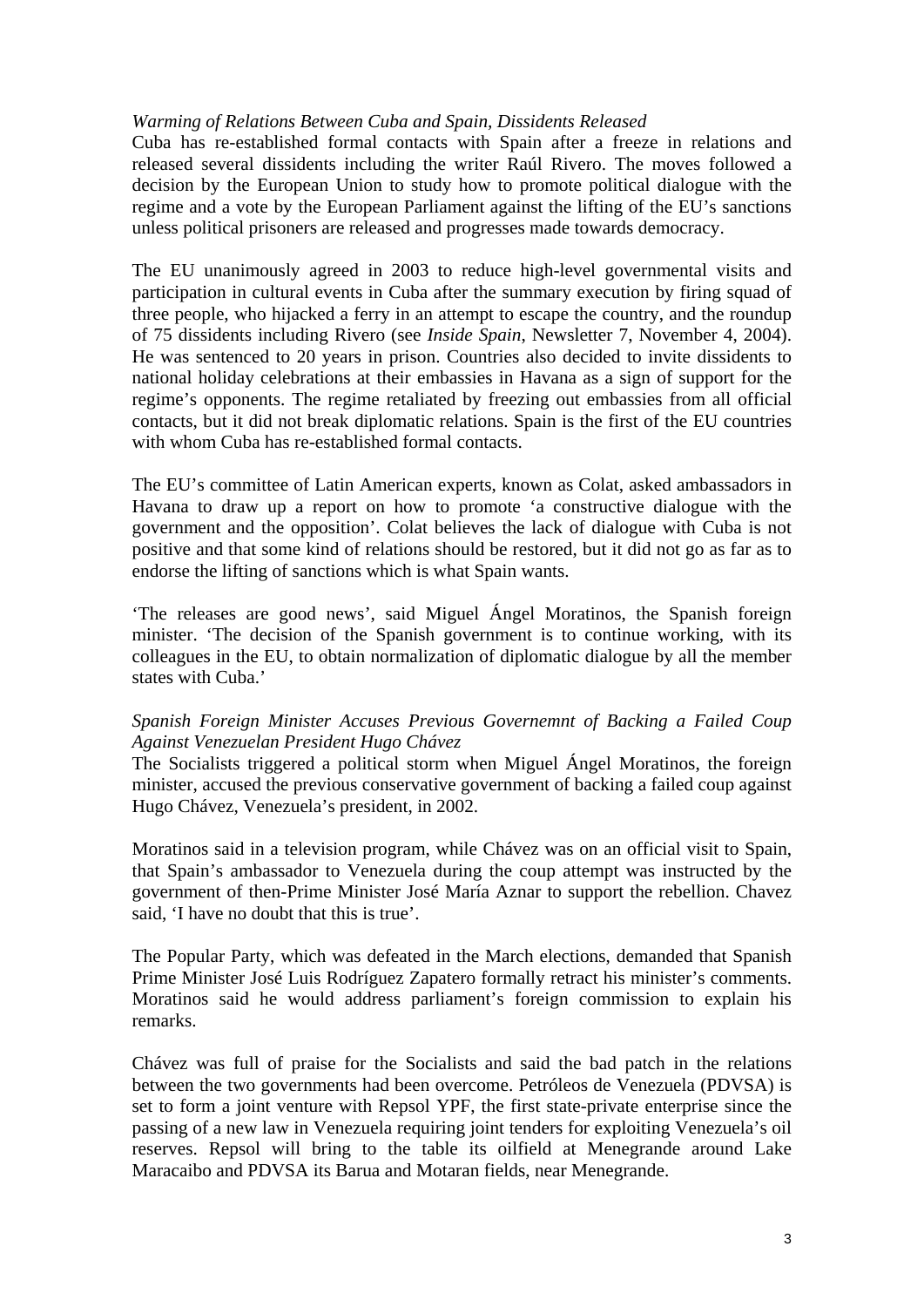*Socialists and Popular Party to Campaign for 'Yes' Vote in European Constitution Referendum* 

The ruling Socialists and the Popular Party (PP) will both campaign in favour of adopting the new European Constitution which will be put to a referendum in Spain on February 20. Some regional parties and Izquierda Unida (United Left) plan to vote 'no' because they believe the constitution does not meet their demands.

The Socialists' main argument in favour of the constitution, in the words of José Luis Rodríguez Zapatero, the prime minister, is that 'Europe represents peace, democracy and security in a world battered by violence and wars. And if Europe advances, Spain gains.'

The Socialists have asked the PP to bury their differences with them over other matters during the campaigning and present a united front as regards the constitution. Opinion polls show that Spaniards will vote in favour of the constitution; the main issue, and an important one for the government, is the level of voter participation.

# **Domestic Scene**

### *Spain Arrests the Most Islamist Militants in the EU this Year*

Spain has arrested more than 100 Islamist militants so far this year, almost half of whom are still in prison. This is the largest number among EU countries and is the result of police investigations following the March 11 terrorist attack in Madrid which killed 191 people and injured 1,500. Most of them are Algerians or Moroccans living in Spain.

Judge Baltasar Garzón says he has established links between the March 11, Casablanca, September 11 and other attacks. The first trial of a suspect implicated in the March 11 bombings opened and a 16-year-old Spaniard, known as *El Gitanillo* (the little gipsy), was given a six year prison sentence for trafficking a significant amount of explosives used in the attack.

### *Spain's Population Greying at One of the Fastest Rates*

The pace at which Spain's population is ageing is one of the fastest in the European Union. Between 1992 and 2003 the proportion of the population over the age of 65 rose from 14.1% to 17.1% compared with an increase for the EU-25 as a whole over the same period of two percentage points (see Figure 1).

| Figure 1. Population Over the Age of 65 (% of Total) |      |         |
|------------------------------------------------------|------|---------|
| <b>Countries</b>                                     | 1992 | 2003    |
| France                                               | 14.4 | 16.3    |
| Germany                                              | 15.0 | 17.5    |
| Italy                                                | 15.5 | $18.2*$ |
| <b>Spain</b>                                         | 14.1 | 17.1    |
| United Kingdom                                       | 15.7 | $15.6*$ |
| EU-25 average                                        | 14.3 | 16.3    |

# **Figure 1. Population Over the Age of 65 (% of Total)**

(\*) 2002.

Source: Eurostat.

The greying of the Spanish population reflects the country's low fertility rate (which recently stopped declining, largely because of immigrants) and longevity (Spaniards live 79 years on average, higher than in the United States).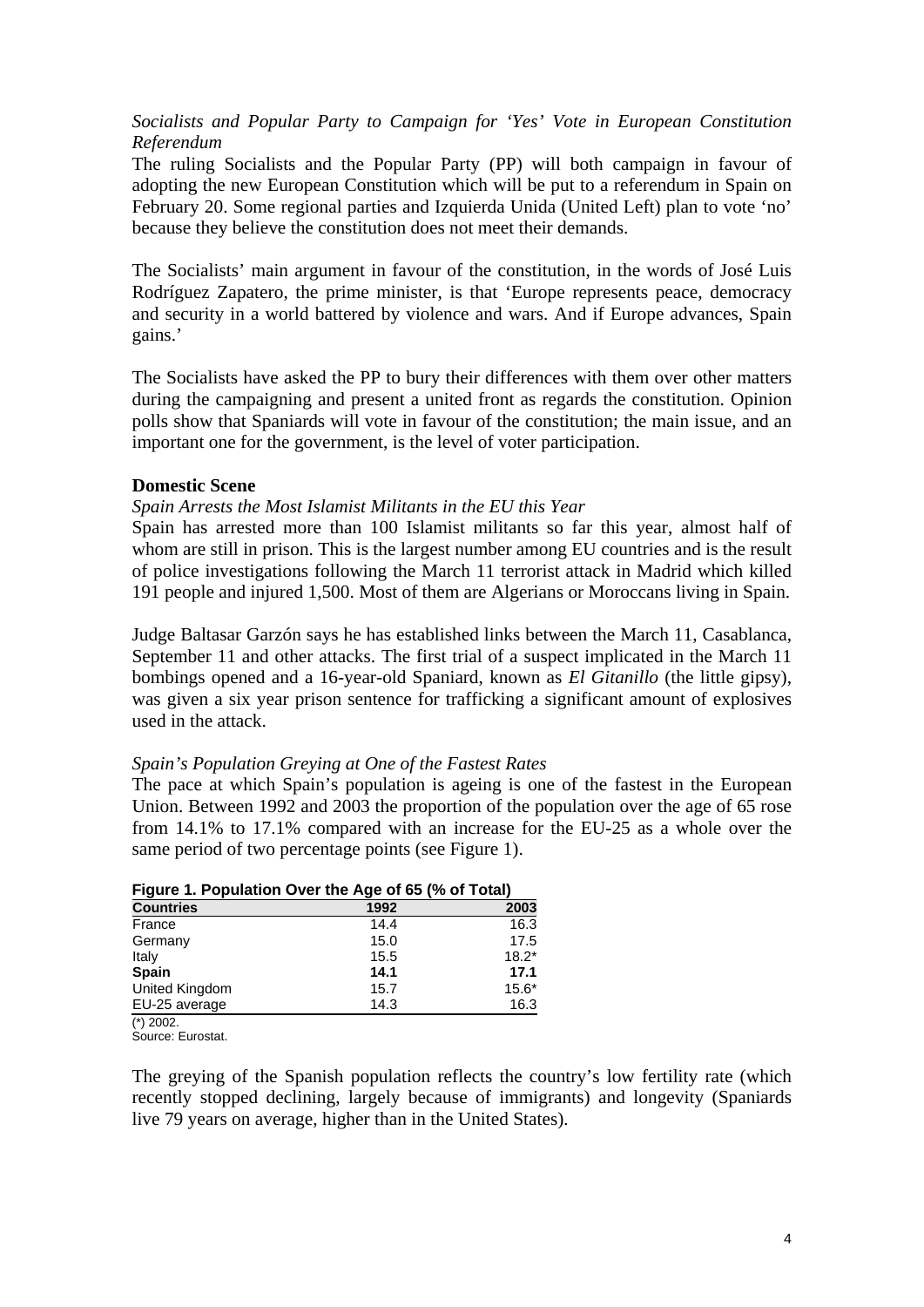## **The Economy**

# *Repsol YPF and Gas Natural Win Big Gas Contract in Algeria*

Repsol YPF and Gas Natural have won a large contract to produce gas in Algeria and freeze it for export, beating off competition from BP, Total and Eni. The two companies will invest  $\epsilon$ 1,628 million. Algeria, the world's second largest producer of natural gas, is Spain's main supplier and an increasingly important client.

Repsol won a gas contract in Iran in September with Royal Dutch/Shell (see *Inside Spain*, Newsletter 6, October 4, 2004). The latest one is its first with Gas Natural and it comes less than a month after Repsol's chairman, Alfonso Cortina, stepped down and was replaced by Antonio Brufau, the former chairman of Gas Natural. Repsol controls 30.8% of Gas Natural and La Caixa, the big Catalan savings bank, has a 30% stake and also 12% of Repsol. The two companies will produce gas in an area where there are proven reserves.

The contract covers the development of gas reserves in the Algerian Sahara over the next 30 years and includes the construction of a liquefaction plant in Arzew, Algeria's LNG capital, from where the natural gas will be marketed. The plant, which could be operational by 2009, will have an annual capacity of 5.2bn cubic metres, equivalent to 20% of Spain's domestic consumption.

### *Gas Natural Acquires Enron Project in Portugal*

Gas Natural is to invest  $\epsilon 400$  million in building two combined-cycle electricity generators in Sines, Portugal. The two generators will have a combined capacity of 800 MWs. Construction is due to begin next year and the plant will become operational in 2007.

The investment is part of Gas Natural's European expansion programme, and comes ahead of the much delayed launch of the unified Spanish-Portuguese electricity market, now scheduled for June 2005. The project had originally been initiated by now-bankrupt US energy giant Enron.

### *Caja Madrid Enters Mexican Mortgage Market*

Caja Madrid, Spain's second largest savings bank, is to acquire 25% of the Mexican mortgage company Hipotecaria Su Casita (HSC) for €45 million. HSC is Mexico's second largest mortgage lender with a market share of 21%. Caja Madrid has an option to lift its stake to 40%.

The agreement comes hard on the heels of the acquisition by BBVA, Spain's second largest commercial bank, of Mexico's Hipotecaria Nacional, also a mortgage company (see *Inside Spain*, Newsletter 6, October 4, 2004).

Lending in general and mortgages in particular are very under-developed in Mexico, and there is huge untapped potential.

### *European Commission Blocks Government's Plan to Save Ailing Shipyards*

The European Commission's competition authorities oppose the government's rescue plan for shipyards because it allows savings banks to acquire part of a new civil shipbuilding division (see *Inside Spain*, Newsletter 7, November 4, 2004).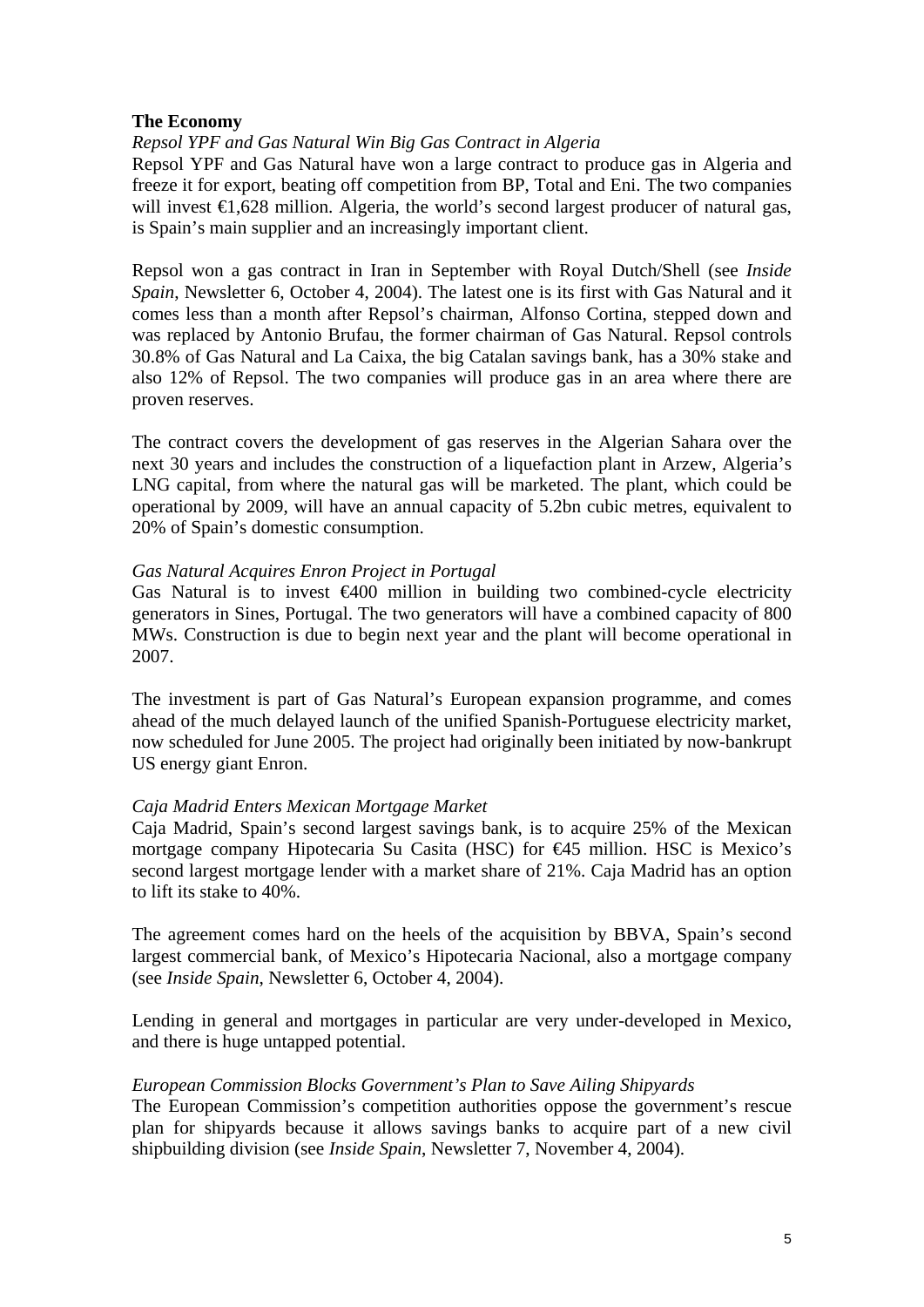Under the plan of the state industrial holding company, SEPI, one business would comprise Izar's shipyards in Ferrol, Cadiz, Puerto Real and Cartagena –all military shipyards– while the other would comprise Izar's civil shipyards. SEPI would continue to have full control of the military shipyards and 49% of the civil ones. Spain's savings banks, which have a special status and are effectively politically controlled, would be allowed to acquire 21% of the civil shipyards, and the rest would be in private hands. This would mean that the civil yards would still be majority controlled by the public sector and in contravention of EU competition rules for receiving public aid.

The crisis at Izar was brought to a head by the EU demanding that  $\epsilon$ 1.2 billion of illegal state aid granted by the previous government be repaid by January 1, 2005.

Shipyard workers took to the barricades again as they fear that the plan will be shelved and replaced with SEPI's original plan, which was to sell off any merchant yards left out of a new public company that will take over Izar's defence work.

Meanwhile, Izar received a much needed shot in the arm in the form of contracts worth €600 million to build three ships for Repsol and Gas Natural which would ensure work for the shipyards until 2009. Repsol and Gas Natural need to increase the size of their fleet of tankers as a result of winning a major contract in Algeria (see separate item).

#### *Business Forum Created to Defend Interests in Latin America*

The government has established a forum among 12 multinationals that have invested heavily in Latin America in order to better gauge the region's situation and be in a position to defend their interests more effectively, particularly in the event of a crisis.

Spanish banks, utilities and telecommunication companies have invested more than €100 billion in Latin America and in countries such as Chile, Mexico and Brazil have very strong positions (see Elcano's *Spanish Direct Investment in Latin America: Challenges and Opportunities*,

*[www.realinstitutoelcano.org/publicaciones/libros/SpanishDirect.pdf](http://www.realinstitutoelcano.org/publicaciones/libros/SpanishDirect.pdf)*).

The 2001 crisis in Argentina hit some companies very hard, particularly those whose tariffs were frozen, and several are still battling with the government to obtain reasonable increases. There are also disputes in Chile, Peru, Bolivia and Brazil. One of the main worries of companies is the lack of legal security.

The 12 companies are Telefónica (telecommunications), Repsol (oil), Gas Natural, BBVA and Banco Santander (banks), Endesa, Iberdrola and Unión Fenosa (electricity), Agbar (water), PRISA (media), Sol Meliá (hotels) and ACS (construction).

The companies are represented on the forum at a high level and there are also senior government officials from the foreign, tourism and commerce and economy ministries. The Socialists' move brings Spain closer to the practice of other countries, such as the United States and France, whose administrations work more closely with companies.

The previous centre-right government tried to set up a similar forum but it never got off the ground because companies have different priorities among the countries and are a mixed bag of interests. This problem persists, but at least the forum should enable the government to keep its ear closer to the ground.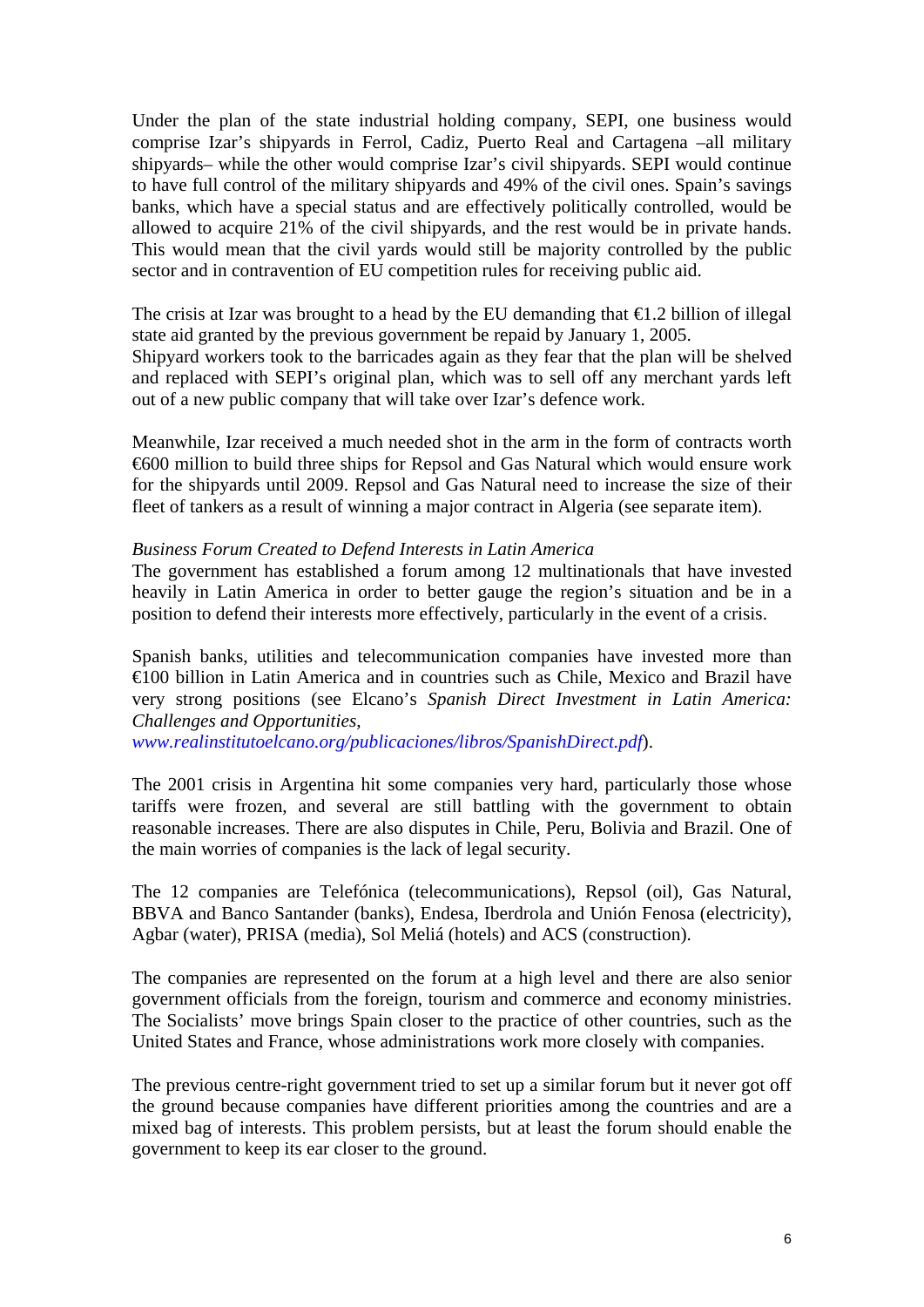The forum, if successful, could also become a useful foreign policy tool. Mauro Guillén touches on this issue in a new book to be published in early 2005 (*The Rise of the Spanish Multinational Firm*, Cambridge University Press). He argues that the increased presence of Spanish firms abroad has shaped foreign policy more than the reverse. There is very little evidence, he says, indicating that firms have been used by the government in its pursuit of foreign-policy goals, although it is true that it has benefited from the enhanced stature generated by foreign investment.

The story of Spain's rise in just a decade as a major outward investor (more than  $\epsilon 0$ ) billion in Latin America alone) is a remarkable one, and as Guillén points out a book on the Spanish multinational enterprise not too long ago would have been regarded by many as a work of fiction. Guillén, a professor of international management at the Wharton School of the University of Pennsylvania, knocks down three widely-held myths about Spanish multinationals. They are: (1) the process was driven by a small cadre of 'new conquistadors'; (2) Spanish firms invested mainly in Latin America because of the shared language and culture; and (3) Spanish foreign direct investment is 'anomalous' (and perhaps doomed to ultimately fail) because Spanish firms lack the requisite technological and managerial skills to succeed in the global economy. He believes, however, that many Spanish multinationals are still 'far from the global frontier in terms of financial, organisational, managerial, and technological capability'. Similarly, Spain and its government seem relatively lacking and unprepared when it comes to coping with the economic, financial, diplomatic, political and social consequences that increased outward foreign investment entails.

His main argument, cogently expressed, is that while Spain has indeed become a 'normal' country from the point of view of its integration with the global economy, it continues to be a 'second-rate country, aspiring but unable to join the club of the most advanced and powerful countries in the world'. He argues that the gap separating Spain from the elite club of countries is not merely to be seen in such simple statistics as per capita income, but also qualitative (power and influence).

For example, in some areas Spain has been able to acquire a new presence, as for instance in the Basel Committee on Banking Supervision, in which there is a Spanish permanent representative since 2001. However, Spain still lacks a permanent executive director at the IMF (although its managing director is a Spaniard, Rodrigo Rato), where smaller countries from the standpoint of GDP or FDI like Australia, Belgium, the Netherlands, Switzerland or Saudi Arabia have more voting power. And Spain is not a member of the G7 –where many important decisions are made–.

While Latin America is one of the book's focal points, because the bulk of Spanish outward investment is in that region, Guillén performs a useful service by reminding us that Spanish multinationals are also becoming increasingly prominent actors in the European corporate landscape in their own right. Santander's purchase of UK's Abbey National (see *Inside Spain*, Newsletter 7, November 4, 2004) is the latest big investment. This is a major book and likely to be the standard work on the subject.

# *IMF Urges Greater Fiscal Restraint and Stronger Pension Reform, Forecasts Lower Economic Growth*

The government inherited a 'propitious environment' to pursue its priorities of fiscal stability, transparency and productivity enhancement, but it needs to move to a larger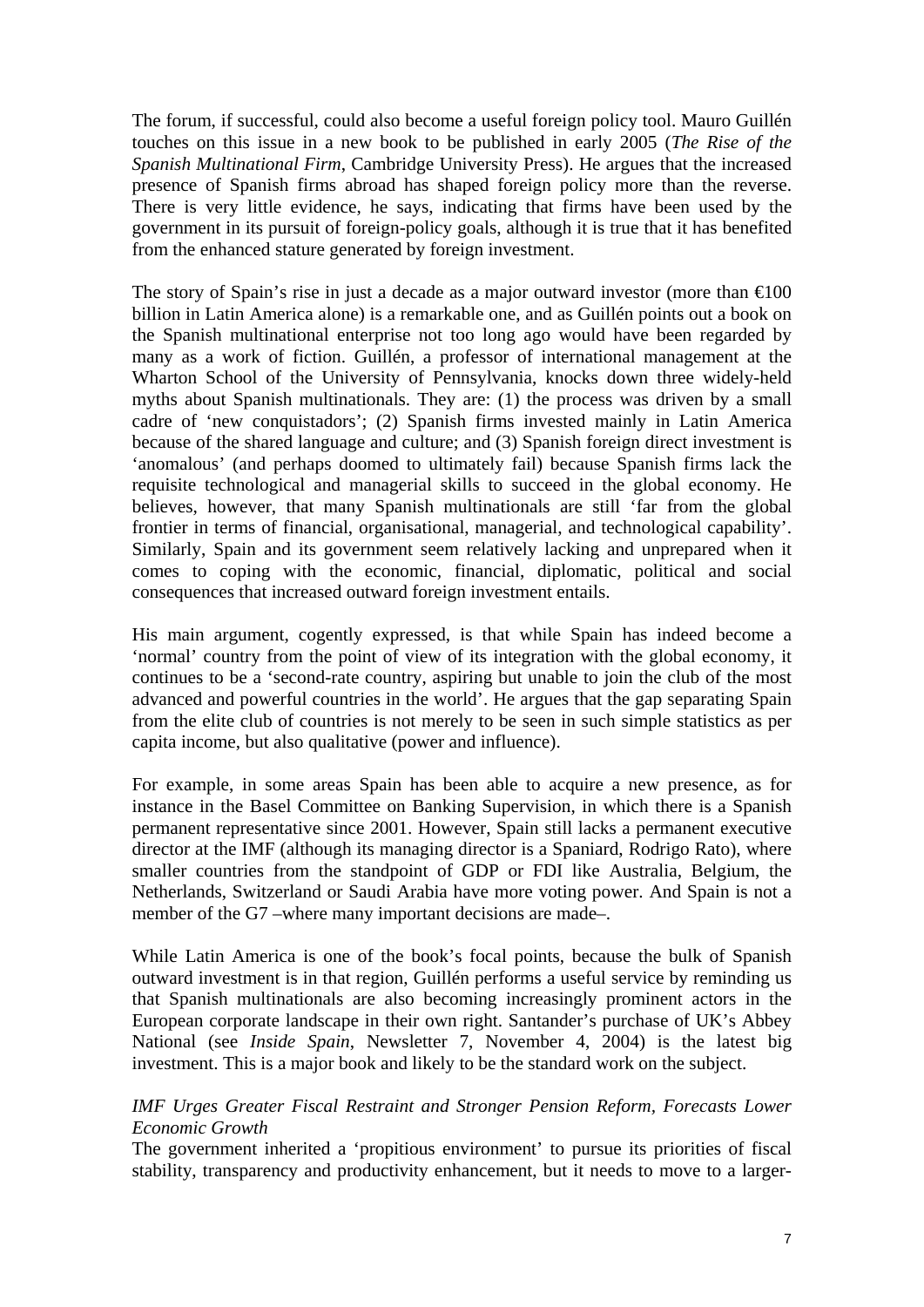than-targeted budget surplus in 2005, put pension reform higher on the policy agenda and correct the shortcomings of its housing plan.

These are some of the conclusions of the annual review of the economy by the International Monetary Fund (IMF). It also expresses concern at the 'unrelenting rise in house prices and household indebtedness' which has 'engendered an overvaluation in the housing sector and raised the economy's vulnerability to adverse developments'.

The IMF forecasts real GDP growth stabilising at 2.6% in 2005, lower than the government's target of 3%. Its central assumption for oil prices is US\$11 a barrel higher than the figure in the government's budget.

The Fund says the 2005 budget target of a general government surplus of 0.1% of GDP would imply a broadly neutral stance and that a 'better outcome is both possible and desirable'. At the central government level it says the advocated restrictive stance would require containing spending below the budget ceiling, avoiding parliamentary amendments that complicate this task, and safeguarding the contingency fund for truly exceptional circumstances. In social security, the expected surplus –likely to be further boosted by more immigrants paying into the system– should be fully saved, resisting pressures for cuts in social security contributions or increases in social spending. Finally, regional governments need to tighten their belts more, as fiscal discipline at lower levels of government is crucial in as highly a decentralised system as that of Spain.

A higher budget surplus in 2005 would also help towards constituting the buffer required to deal with the fiscal consequences of aging (see next item) and enhance longterm fiscal sustainability.

The IMF says the Toledo Pact has been an effective instrument to build consensus on an agenda for pension reform, but –after partial measures in 1997– progress has been 'disappointingly slow'. Spain's demographic shock is further away than in other countries, but it will be 'considerable' even under favourable population and immigration assumptions. There should be a gradual increase in the effective retirement age and an improved alignment of benefits and contributions. In particular, features of the pension calculation mechanism which now perversely encourage early retirement need to be corrected.

As regards the housing plan, the IMF says it fails to tackle the fundamental problems, whose resolution would require: (a) phasing out the unequal fiscal treatment arising from generous tax relief that favours home ownership and weighs heavily on the budget; (b) changing a legal framework that is prejudicial to rental activity and smothers the supply of rental units; and (c) reforming the laws and regulations governing developable land that, along with insufficient transparency in the urban zoning process, limit its supply. 'Until and unless these key issues are dealt with resolutely, other measures will likely be palliatives with limited effect.'

# *Spain Lags Way Behind in Meeting the Lisbon Strategy Targets*

Four years after the launch of the so-called Lisbon strategy to make the European Union by 2010 'the most dynamic and competitive knowledge-based economy in the world capable of sustainable economic growth with more and better jobs', Spain's results are